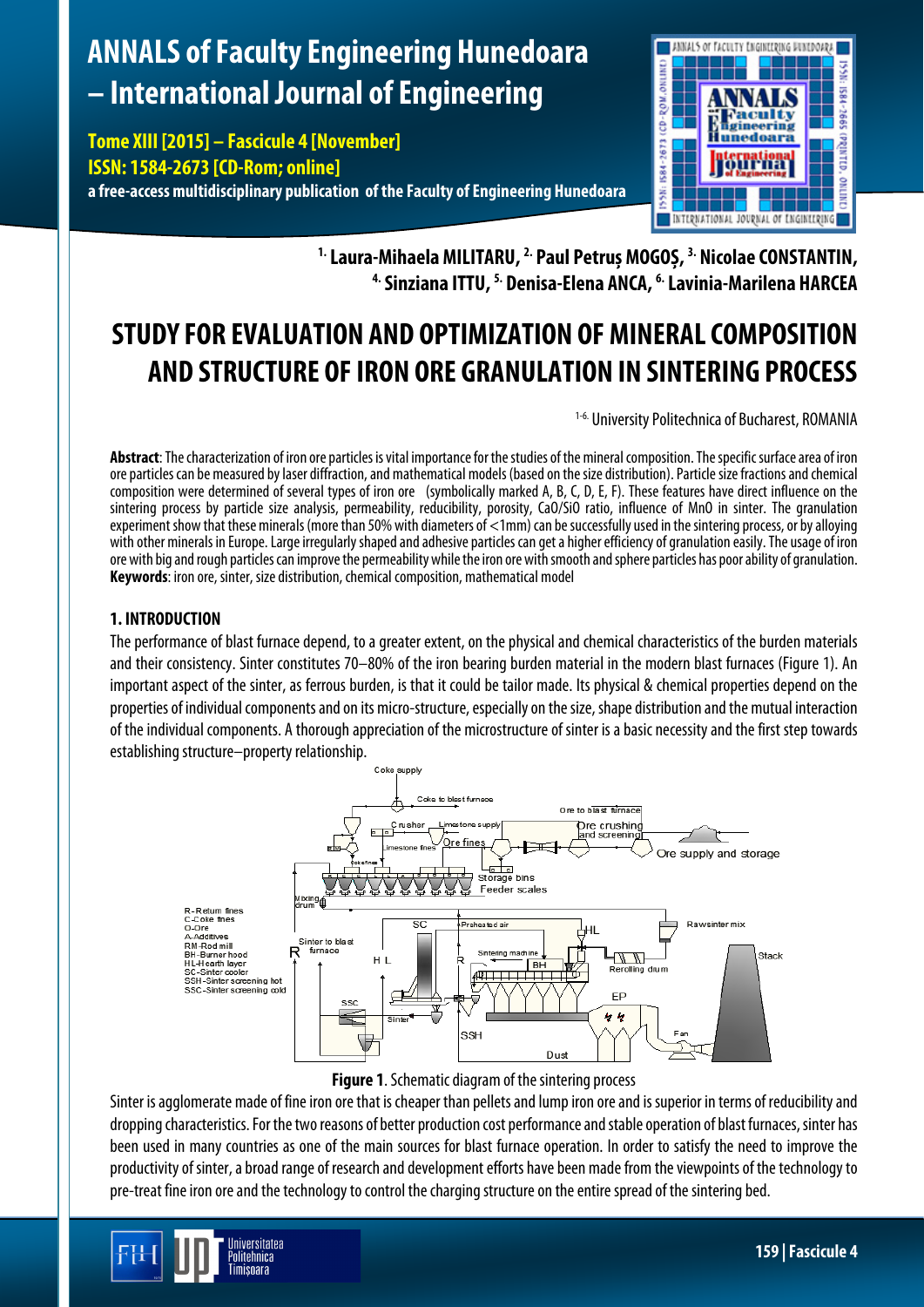The characterization of the particle size and the surface features of iron ores is of vital importance for the studies of mineral processing. The specific surface area of iron ore particles can be measured laser diffraction, and mathematical models based on the size distribution. However, what is the difference among these methods and what is the indication of the results were less discussed on the iron ore granulation, which is the right topic of the present study.

With the progressive deterioration in the quality of iron ore in recent years, there has been an increase in the quantity of pisolite ore used in the raw material mix. It is known that the use of large quantities of these ores as sinter raw materials greatly reduces the granulation and air permeability of the raw material packed bed, resulting in reduced productivity. This is thought to be because these ores are porous and the added moisture is absorbed into the ore particles, with the result that the volume of moisture is not sufficient for granulation. Accordingly, to ensure the stable use of large quantities of these ores, it is necessary to optimize the adding volume of moisture. Accordingly, it takes a certain period to stabilize the optimal moisture value, and this was one factor in producing instability in the operations. **Table 1**.Particles size analyzed

#### **2. MATERIALS AND METHODS**

Properties of iron ore sample related to granulation were measured from different locations: A, B, C, D, E, F. Diffraction shows that all are in compositions a significant amount of Fe (from64.2%to 68.3%). Minerals present in raw materialsare: are goethite, hydrated iron oxide, hematite, kaolinite and quartz.

### **2.1. Particle Size Measurement**

Samples of iron ore properties related to grain are presented in Table 1, Figure 2, for each sample separately, using laser diffraction. Parameters follow:

- = mixture sintering;
- $=$  CaO/SiO<sub>2</sub> report;

In the present study, six samples of the iron ore were selected for the measurements. Samples were analyzed by particle size, analysis that was performed in a 0.5kg volume of each sample determining the particle size classes between 63μm-8mm. Particle size distribution for each type of ore is presented in Table 2 and Figure 3. In terms of grain more than 50% of the particles are>1mm which contributes to the sintering process by high productivity and permeability. Also we observe a significant percentage of fine ore, but they may become adherent particles, increasing the diameter.

| <b>IQNIC I.I GILILIC</b> SILC QIIQIYLCU |       |       |       |       |       |       |  |  |  |  |
|-----------------------------------------|-------|-------|-------|-------|-------|-------|--|--|--|--|
| Size $(\mu)$                            | Ore A | Ore B | Ore C | Ore D | Ore E | Ore F |  |  |  |  |
| 8 mm                                    | 2     | 2     | 6     |       | 20    | 21    |  |  |  |  |
| 4 mm                                    | 8     | 7     | 24    |       | 14    | 12    |  |  |  |  |
| $2 \text{ mm}$                          | 0     | 0     | 0     | 20    | 12    | 5     |  |  |  |  |
| $1 \,\mathrm{mm}$                       | 31    | 48    | 26    | 30    | 12    | 9     |  |  |  |  |
| $500 \mu m$                             | 0     | 0     | 10    | 13    | 10    | 10    |  |  |  |  |
| 250 µm                                  | 0     | 0     | 8     | 11    | 0     | 0     |  |  |  |  |
| $180 \,\mathrm{\upmu m}$                | 22    | 27    | 4     | 4     | 13    | 17    |  |  |  |  |
| $90 \mu m$                              | 12    | 4     | 6     | 5     | 4     |       |  |  |  |  |
| $63 \mu m$                              | 10    | 0     | 15    | 8     | 3     | 5     |  |  |  |  |
| $63 \mu m$                              | 15    | 12    | 0     |       | 11    | 11    |  |  |  |  |



**Figure 2. Particles size distribution** 



**160 | Fascicule 4**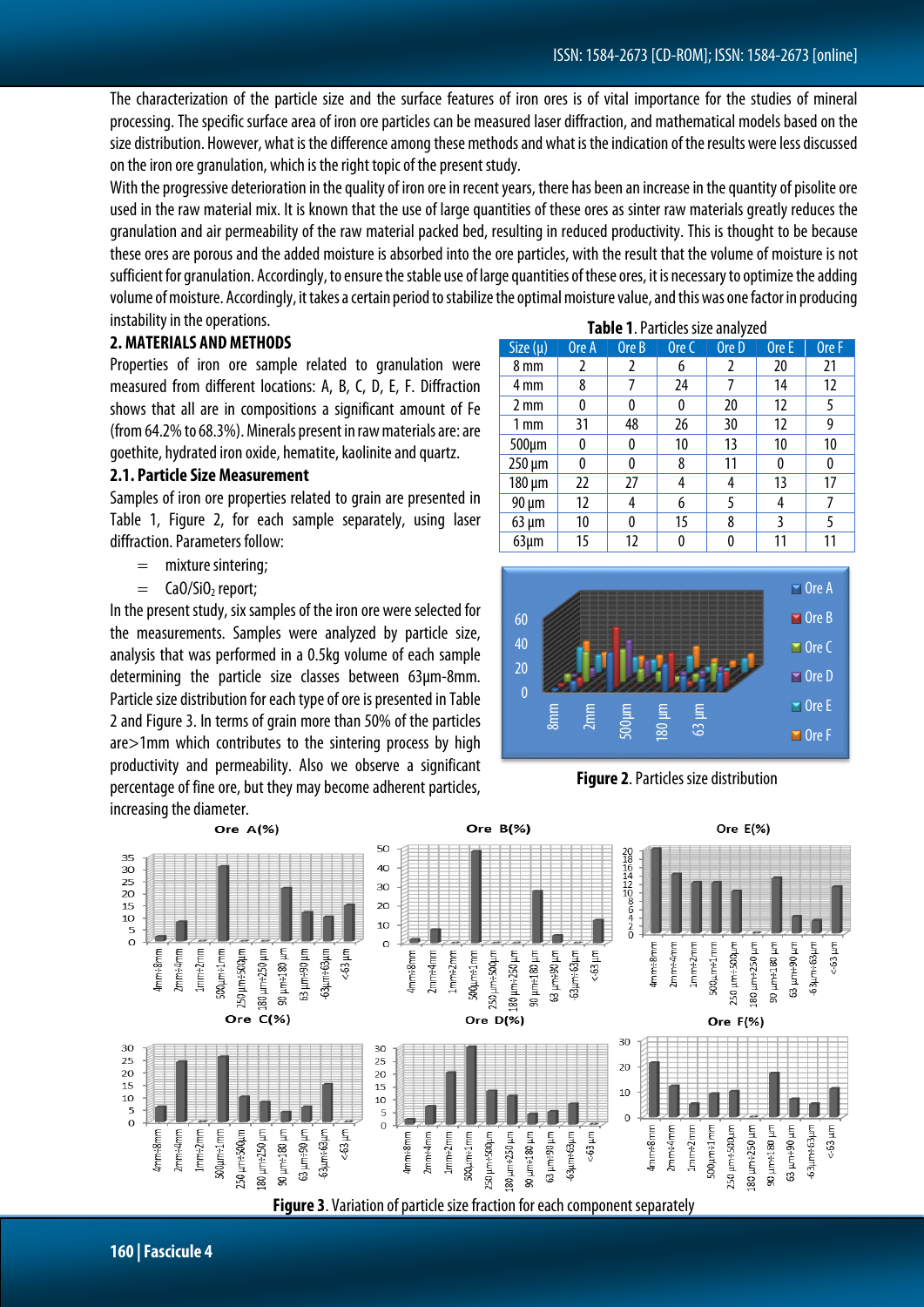## ANNALS of Faculty Engineering Hunedoara – International Journal of Engineering

| Table 2. Particles size distribution |             |             |             |             |                 |                 |  |
|--------------------------------------|-------------|-------------|-------------|-------------|-----------------|-----------------|--|
| $Size(\mu)$                          | Ore $A(\%)$ | Ore $B(\%)$ | Ore $C(\%)$ | Ore $D(\%)$ | <b>Ore E(%)</b> | <b>Ore F(%)</b> |  |
| $4mm \div 8mm$                       |             |             |             |             | 20              | 21              |  |
| $2mm \div 4mm$                       |             |             | 24          |             | 14              | 12              |  |
| 1mm÷2mm                              |             |             |             | 20          | 12              |                 |  |
| $500 \mu m \div 1 mm$                |             | 48          | 26          | 30          | 12              |                 |  |
| 250 µm÷500µm                         |             |             | 10          | 13          | 10              | 10              |  |
| 180 µm÷250 µm                        |             |             |             |             |                 |                 |  |
| 90 µm ÷ 180 µm                       | 22          | דר          |             |             | 13              |                 |  |
| $63 \mu m \div 90 \mu m$             | 12          |             |             |             |                 |                 |  |
| $-63\mu m \div 63\mu m$              | 10          |             | 15          |             |                 |                 |  |
| $<$ -63 µm                           | 15          | 1.          |             |             |                 |                 |  |

## **2.2. Mathematical analysis**

According to Figure 1 samples A, B, C, D, E, F, are fine ore. Surfaces of ore samples can be mathematical calculated with formula (1), assuming that most of the sample particles are spheres, as follows:



## **Figure 4.** Mathematical calculation of particle diameter

$$
S = 4\pi \cdot n \cdot r^2 \tag{1}
$$

where : *S* is the total surface area of all particles of unit mass, *r* is the radius of the particles. Assumingthat in thisexperiment will have*i* particles, our formula will become:

$$
S_1 = 4\pi \cdot n_1 \cdot r_1^2 \tag{2}
$$

$$
S_2 = 4\pi \cdot n_2 \cdot r_2^2 \tag{3}
$$

$$
\begin{array}{l} \rule{2mm}{2mm} \rule{2mm}{2mm} \rule{2mm}{2mm} \rule{2mm}{2mm} \rule{2mm}{2mm} \rule{2mm}{2mm} \rule{2mm}{2mm} \rule{2mm}{2mm} \rule{2mm}{2mm} \rule{2mm}{2mm} \rule{2mm}{2mm} \rule{2mm}{2mm} \rule{2mm}{2mm} \rule{2mm}{2mm} \rule{2mm}{2mm} \rule{2mm}{2mm} \rule{2mm}{2mm} \rule{2mm}{2mm} \rule{2mm}{2mm} \rule{2mm}{2mm} \rule{2mm}{2mm} \rule{2mm}{2mm} \rule{2mm}{2mm} \rule{2mm}{2mm} \rule{2mm}{2mm} \rule{2mm}{2mm} \rule{2mm}{2mm} \rule{2mm}{2mm} \rule{2mm}{2mm} \rule{2mm}{2mm} \rule{2mm}{2mm} \rule{2mm}{2mm} \rule{2mm}{2mm} \rule{2mm}{2mm} \rule{2mm}{2mm} \rule{2mm}{2mm} \rule{2mm}{2mm} \rule{2mm}{2mm} \rule{2mm}{2mm} \rule{2mm}{2mm} \rule{2mm}{2mm} \rule{2mm}{2mm} \rule{2mm}{2mm} \rule{2mm}{2mm} \rule{2mm}{2mm} \rule{2mm}{2mm} \rule{2mm}{2mm} \rule{2mm}{2mm} \rule{2mm}{2mm} \rule{2mm}{2mm} \rule{2mm}{2mm} \rule{2mm}{2mm} \rule{2mm}{2mm} \rule{2mm}{2mm} \rule{2mm}{2mm} \rule{2mm}{2mm} \rule{2mm}{2mm} \rule{2mm}{2mm} \rule{2mm}{2mm} \rule{2mm}{2mm} \rule{2mm}{2mm} \rule{2mm}{2mm} \rule{2mm}{2mm} \rule{2mm}{2mm} \rule{2mm}{2mm} \rule{2mm}{2mm} \rule{2mm}{2mm} \rule{2mm}{2mm} \rule{2mm}{2mm} \rule{2mm}{2mm} \rule{2mm}{2mm} \rule{2mm}{2mm} \rule{2mm}{2mm} \rule{2mm}{2mm} \rule{2mm}{2mm} \rule{2mm}{2mm} \rule{2mm}{2mm} \rule{2mm}{2mm} \rule{2mm}{2mm} \rule{2mm}{2mm} \rule{2mm}{2mm} \rule{2mm}{2mm} \rule{2mm}{2mm} \rule{2mm}{
$$

$$
S_i = 4\pi \cdot n_i \cdot r_i^2 \tag{4}
$$

$$
S_{1+2+3+\dots+i} = 4\pi \sum_{i} n_i \cdot r_i^2
$$
 (5)

The total number of particles  $n_i$  can be calculated by the relationship:

$$
n_{i} = \frac{m_{i}}{\rho} \cdot \frac{3}{4\pi \cdot r_{i}^{3}}
$$

$$
S_{t} = 4\pi \sum \frac{m_{i}}{\rho} \cdot \frac{3}{4\pi \cdot r_{i}^{3}} \cdot r_{i}^{2} = \frac{3}{\rho} \sum \frac{m_{i}}{r_{i}}
$$

where *m* is the mass of particles of *r* radius compared to a mixture of 100g raw density  $\rho$ .

We can determine the diameters for each particle. At the same time, with increasing particle diameter (fundamental step in preparing sintering) we see the emergence of a new size ξ- mathematical model imperfections (open spaces) shown in Figure 5.

We can express relationshipsdepending particlesdiameters: **Figure 5.** Increasingparticlediameter

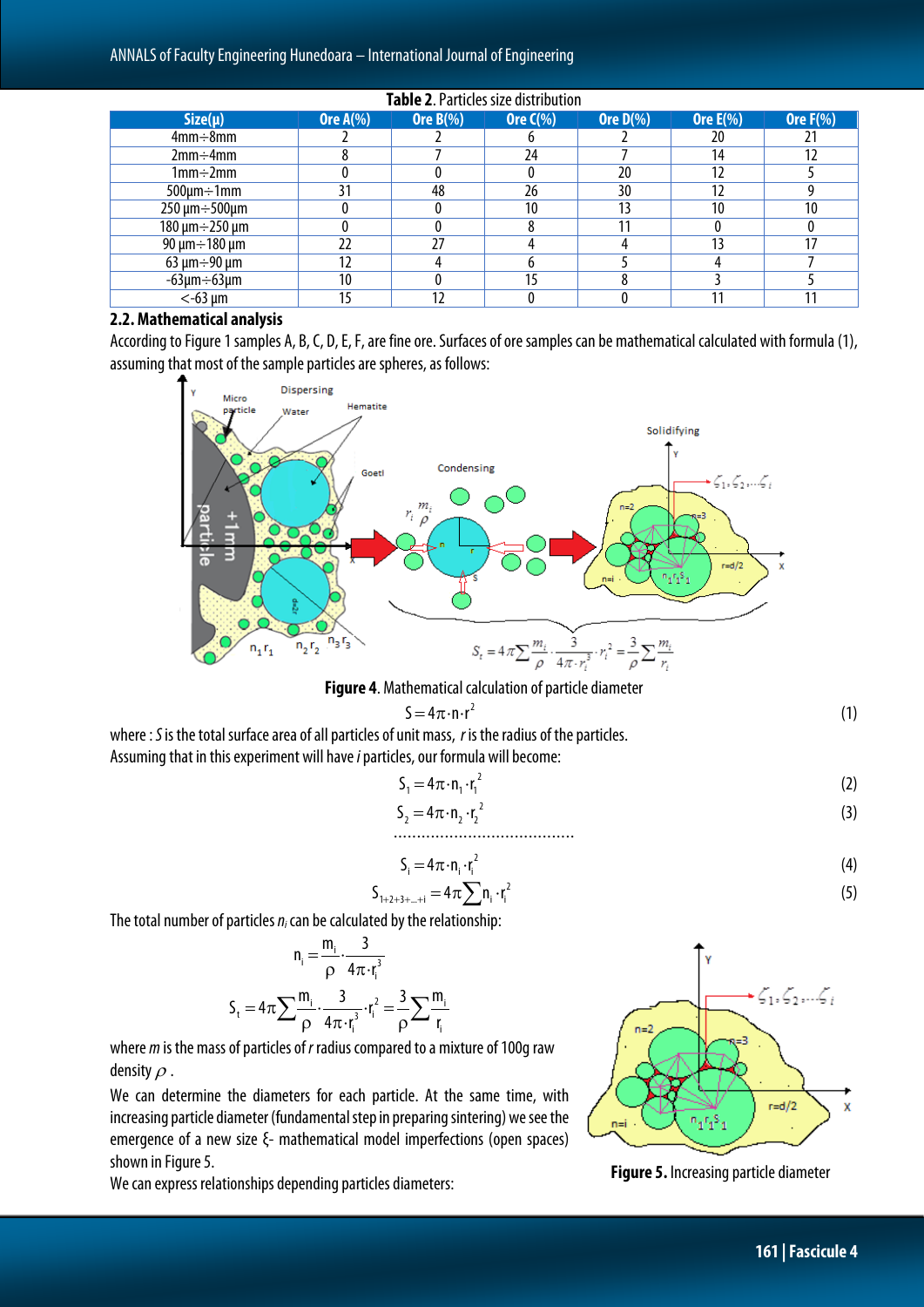$$
\sum r_i^2 = \frac{S_1}{4\pi \cdot n_1} + \frac{S_2}{4\pi \cdot n_2} + ... + \frac{S_i}{4\pi \cdot n_i}
$$

$$
\sum r_i^2 = \frac{1}{4\pi} \sum \frac{S_i}{n_i} \qquad \sum 4r_i^2 = \frac{1}{\pi} \sum \frac{S_i}{n_i}
$$

$$
\sum 2r_i = \frac{\sqrt{\pi}}{\pi} \sqrt{\sum \frac{S_i}{n_i}}
$$

If we noted,  $d=2r$ ,  $r \ge 0$ , the diameter of each particle; *S*<sub>ξ</sub>-surface imperfections, *S*<sub>s</sub>-sintering surface, the relationship becomes:

$$
\sum d_i = \frac{\sqrt{\pi}}{\pi} \sqrt{\sum_{i} \frac{S_i}{n_i}}
$$

$$
S_s = S_i - S_{\zeta}
$$

| Table 3. Chemical composition of ores |       |       |         |       |       |         |  |  |
|---------------------------------------|-------|-------|---------|-------|-------|---------|--|--|
| <b>Chemical</b><br>composition        | Ore A | Ore B | Ore C   | Ore D | Ore E | Ore F   |  |  |
| Fe                                    | 64.2  | 67.2  | 68.3    | 64.7  | 64.5  | 65.2    |  |  |
| SiO <sub>2</sub>                      | 5.1   | 0.6   | $1.3\,$ | 4     | 4.2   | 4.2     |  |  |
| Al <sub>2</sub> O <sub>3</sub>        | 1     | 0.94  | 0.9     | 1.1   | 0.7   | 0.8     |  |  |
| TiO <sub>2</sub>                      | 0.08  | 0.03  | 0.04    | 0.03  | 0.07  | 0.09    |  |  |
| Ca <sub>0</sub>                       | 0.02  | 0.01  | 0.03    | 0.05  | 0.02  | 0.03    |  |  |
| Mg <sub>0</sub>                       | 0.03  | 0.02  | 0.04    | 0.05  | 0.04  | 0.05    |  |  |
| Na <sub>2</sub> O                     | 0.005 | 0.01  | 0.006   | 0.02  | 0.006 | 0.006   |  |  |
| K <sub>2</sub> 0                      | 0.008 | 0.01  | 0.004   | 0.01  | 0.006 | 0.007   |  |  |
| Mn                                    | 0.2   | 0.45  | 0.229   | 0.2   | 0.07  | 0.07    |  |  |
| P                                     | 0.045 | 0.037 | 0.03    | 0.04  | 0.057 | 0.04    |  |  |
| S                                     | 0.007 | 0.01  | 0.005   | 0.005 | 0.006 | 0.006   |  |  |
| ۷                                     | 0     | 0     | 0.006   | 0     | 0     | 0       |  |  |
| LOI                                   | 1.5   | 1.4   | 0.61    | 0.05  | 2.3   | $1.5\,$ |  |  |

Note that with the migration of particles,  $\xi \rightarrow 0$  (reducing the distances between particles). This is necessary because small diameter particles, spherical have a low grip and we have trouble in sintering process. This is necessary to obtain particles with large diameters and high porosity mathematical method.

#### **2.3. Chemical composition analysis**

Chemical composition of the 6 types of ore is given in Table 3, Figure 6. In all 6 samples over 50% of chemical composition is owned by Fe, dominated by raw materials with a low basicity and MgO content between 0.02% -0.05%.

The significant amount of iron holds ore C, and the lowest ore A. We see a inverse distribution the amount of Fe with the SiO<sub>2</sub> in that ore with a high quantity of Fe corresponds a small amount of  $SiO<sub>2</sub>$ , ore C with 1.3%  $SiO<sub>2</sub>$  and 68.3% Fe, respectively ore A with 5.1% SiO2 and 64.2% Fe.

Chemical composition shows that these types of ores can be successfully used in the sintering process. Meet one ore with a  $SiO<sub>2</sub>$ content <1%, as-Al<sub>2</sub>O<sub>3</sub> can be used to reduce ores containing SiO<sub>2</sub> or in combination with Australian ore, where it prevails, and can be successfully used in Europe and the Far East. P and Mn level is moderate, and the basic oxides level is very low for these types of ores (MgO and CaO). The S, V, and other impurities level is very low.





| <b>Chemical</b><br>composition | Ore A | Ore B | Ore C  | Ore D | Ore E  | Ore F |
|--------------------------------|-------|-------|--------|-------|--------|-------|
| CaO/SiO2                       | 0.004 | 0.017 | 0.0231 | 0.013 | 0.0048 | 0.007 |
| Σ0a                            | 5.18  | 0.63  | 1.34   | 4.03  | 4.27   | 4.29  |
| ΣOb                            | 1.063 | 0.99  | 0.98   | 1.23  | 0.772  | 0.893 |
| ΣEd                            | 0.007 | 0.01  | 0.011  | 0.005 | 0.006  | 0.006 |
| Σ0b/Σ0a                        | 0.205 | 1.571 | 0.7313 | 0.305 | 0.1808 | 0.208 |

**Table 9. Alkalinity variation** 

The alkalinity level is low, mainly due to high amount of  $SiO<sub>2</sub>$  in ore A, D, E and F. Table 4 and Figure 7 shows the distribution of alkalinity in the type of ore. Minimum values <0.01 are typical for ore A, E and F and the maximum for ore C at a rate of  $CaO/SiO2 = 0.023$ .